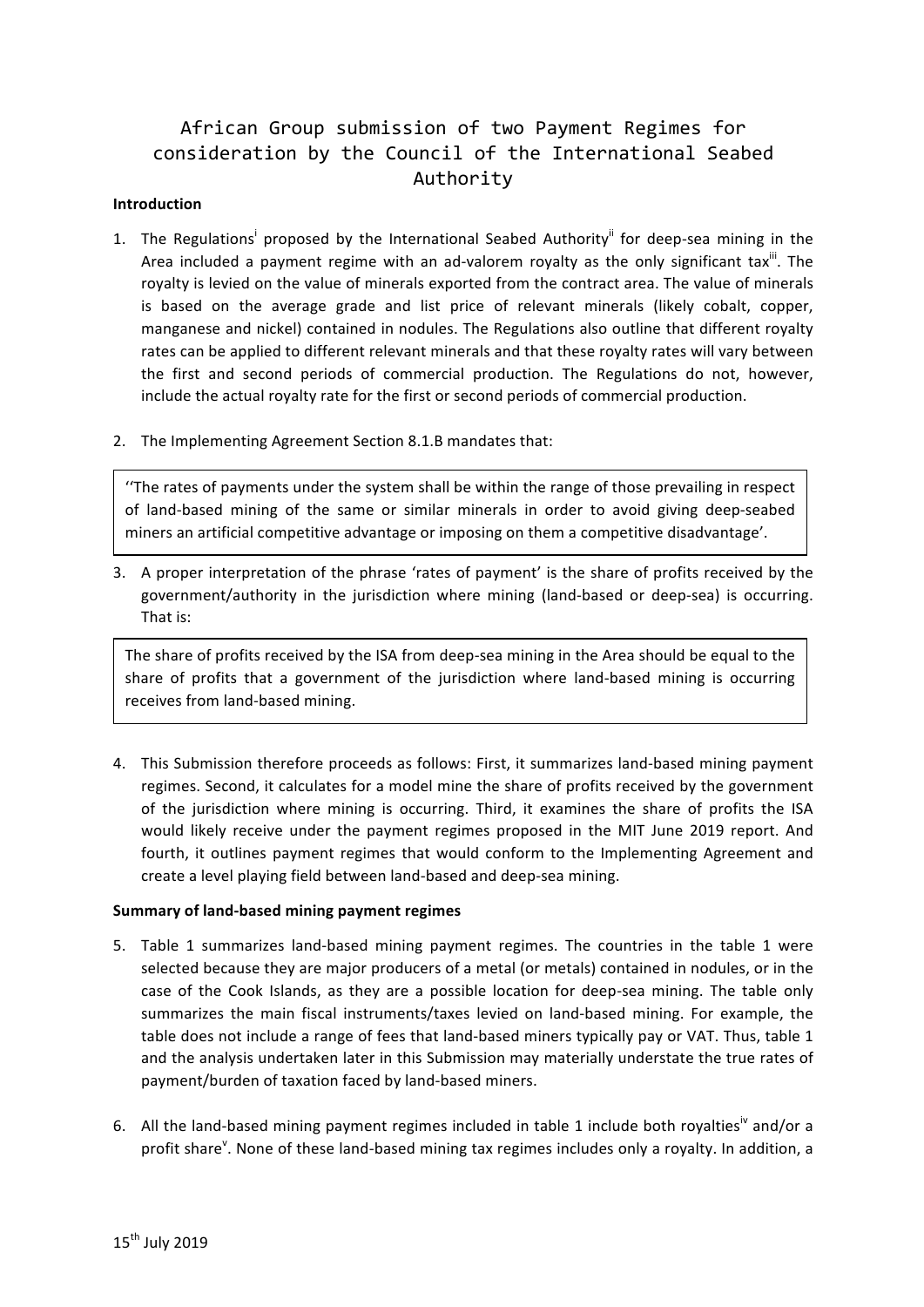study undertaken by PwC in 2012<sup>vi</sup> summarises 22 land-based payment regimes none of which includes a royalty as the only tax.

7. It follows that if land-based mining tax regimes have many fiscal instruments (royalties, profit shares and additional profit taxes) and the deep-sea mining payment regime only has a royalty, then the rate of that royalty must be much higher than the royalty rates commonly seen in landbased mining taxes regimes in order for the rates of payment under the ISA payment regime to be similar to rates of payment under the payment regime of the governments of the jurisdictions where land-based mining occurs.

| Country                   | <b>Ad-Valorem</b>          | <b>Profits Share</b>               | <b>Excess Profits</b> | Withholding |
|---------------------------|----------------------------|------------------------------------|-----------------------|-------------|
|                           | <b>Royalty or</b>          |                                    | <b>Tax</b>            | Tax         |
|                           | <b>Similar</b>             |                                    |                       |             |
| Canada(British            | $2\%$ <sup>ix</sup><br>net | $27\%$ <sup>x</sup><br>profits and | N/A                   | 25%         |
| Columbia) <sup>viii</sup> | current                    | 13% net revenue                    |                       |             |
|                           | proceeds tax               | tax                                |                       |             |
| Cook Islands              | 3%                         | (resident) /<br>20%                | 25% at IRR 20%        | 15%         |
|                           |                            | 28% non-resident                   |                       |             |
| Democratic Republic of    | 2%                         | 30%                                | N/A                   | 10%         |
| Congo                     |                            |                                    |                       |             |
| Ghana                     | 5%                         | 35%                                | N/A                   | 15%         |
| South Africa              | $3.75%$ <sup>xi</sup>      | 28%                                | N/A                   | 15%         |

### Table 1: Summary of land-based mining payment regimes<sup>vii</sup>

- 8. Graph 1 shows the share of profits the government of the jurisdiction where mining occurs would receive from mining based on a model land-based mine (pre-tax Internal Rate of Return of 30%) and the tax regimes summarised in table  $1^{xii}$ . As can be seen from graph 1:
	- none of the payment regimes modelled show the government of the jurisdiction where landbased mining occurs receiving less than 40% of the profits from mining; and
	- on average governments of the jurisdictions where land-based mining occurs receive 47% of the profits from mining.



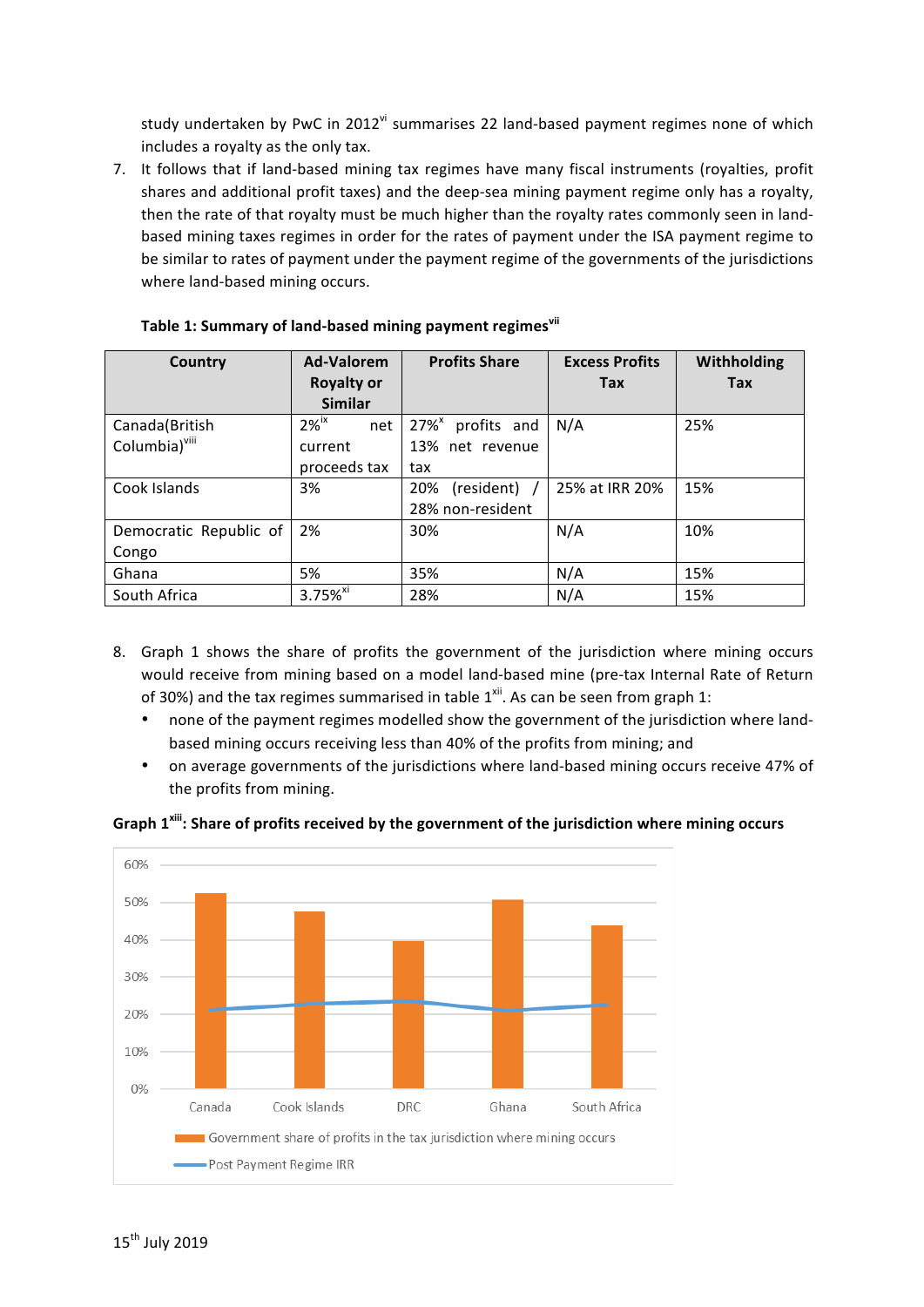- 9. In addition, the results in graph 1 may materially understate the government of the jurisdiction where mining occurs share of profits from land-based mining as:
	- a.) they do not include VAT, area fees or other fees; and
	- b.) the modelling assumes immediate expensing and unlimited carry forward of losses.
- 10. The results summarized in graph 1 are also supported by more comprehensive<sup>xiv</sup> analyses undertaken by Otto at al  $(2006)^{xy}$  and the Commonwealth Secretariat  $(2009)^{xyi}$ . Otto et al's (2006) results show that on average governments of the jurisdiction where mining occurs receive 47% of the profits from land-based mining. These results are represented in ISA Technical Study 13 page 52. The Commonwealth Secretariat (2009) concludes that, for a medium profitability model mine, the government of the jurisdiction where mining occurs receives 49% of the profits from the mine on average.
- 11. To summarize, there is overwhelming evidence that payment regimes for land-based mining result in the government of the jurisdiction where mining occurs receiving over 40% of the profits from mining. Any deep-sea mining payment regime that results in the ISA receiving a lower than 40% share of profits is thus not resulting in rates of payment 'within the range of those prevailing in respect of land-based mining', is giving deep-sea miners an artificial competitive advantage over land-based miners and is contrary to UNCLOS. A necessary (but not sufficient) condition for the African Group to support any payment regime is that it results in the ISA receiving at least 40% of the profits from mining under a wide range of scenarios.

### Share of profits received by the ISA under the payment regimes proposed by the MIT June 2019 **Report**

12. Graph 2 models<sup>xvii</sup> the share of profits the ISA would receive from the model mine under three of the payment regimes proposed in the MIT June 2019 report. As can be seen, the payment regimes proposed by the MIT June 2019 report will result in the ISA receiving a much lower share of profits than governments of the jurisdictions where land-based mining occurs commonly receive.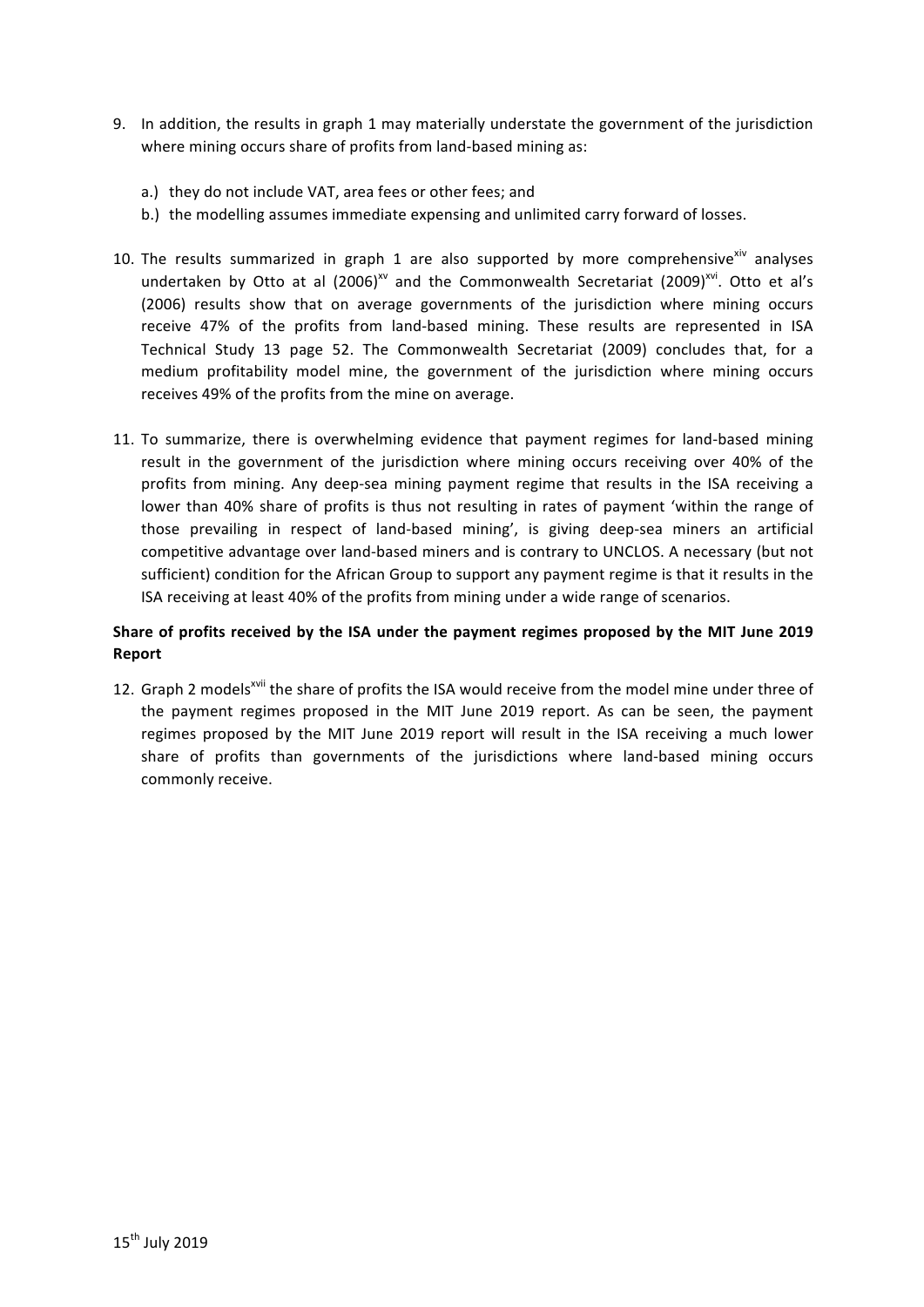

## Graph 2: Share of profits received by ISA (using a model mine pre-tax IRR 30%) under three payment regimes proposed by MIT

Table 2: MIT June 2019 Report Proposed Payment Regimes and ISA Shares

| Proposed Payment Regime               | <b>ISA Share</b> |
|---------------------------------------|------------------|
| Royalty at 4%/4%                      | 15%              |
| Royalty at 2%/6%                      | 21%              |
| Royalty at 2% and Profit Share at 15% | 21%              |

13. The above conclusion is also supported by the analysis summarised in the MIT June 2019 report. This report presented the ISA's share of profits for various payment regimes based on a detailed model/forecast of the likely costs, revenues and profits of deep-sea mining for nodules in the Area. As can be seen in table 2 all the payment regimes included in the MIT June 2019 report will result in the ISA receiving a much lower share of profits than governments of the jurisdiction where land-based mining occurs receive from land-based mining.

### **Should sponsoring States' corporate income tax rates be included in the above analysis?**

The view of the African Group is that it would be incorrect to include sponsoring States' corporate income tax rates when comparing rates of payment from land-based mining with deep-sea mining. There are four principal reasons for this and are the following:

- 14. First, land-based miners may have to pay taxes in the jurisdiction where mining occurs and in some cases where their parent company is headquartered/domiciled for tax purposes. The 47% land-based mining profit share figure quoted earlier (in graph 2 and paragraph 10) refers only to the profits paid by land-based miners to the government of the jurisdiction where the mine is physically located: it does not include any taxes paid by the parent company in the jurisdiction where it is headquartered. The correct comparison for this figure is thus the taxes paid by deepsea miners to the ISA and not the total tax burden borne by a deep-sea mining company.
- 15. **Second**, under a territorial tax system profits from foreign jurisdictions are often excluded from taxable income in the domestic jurisdiction. This means it is possible (although this may vary according to the exact tenants of domestic tax law and the nature of taxes/royalties paid to the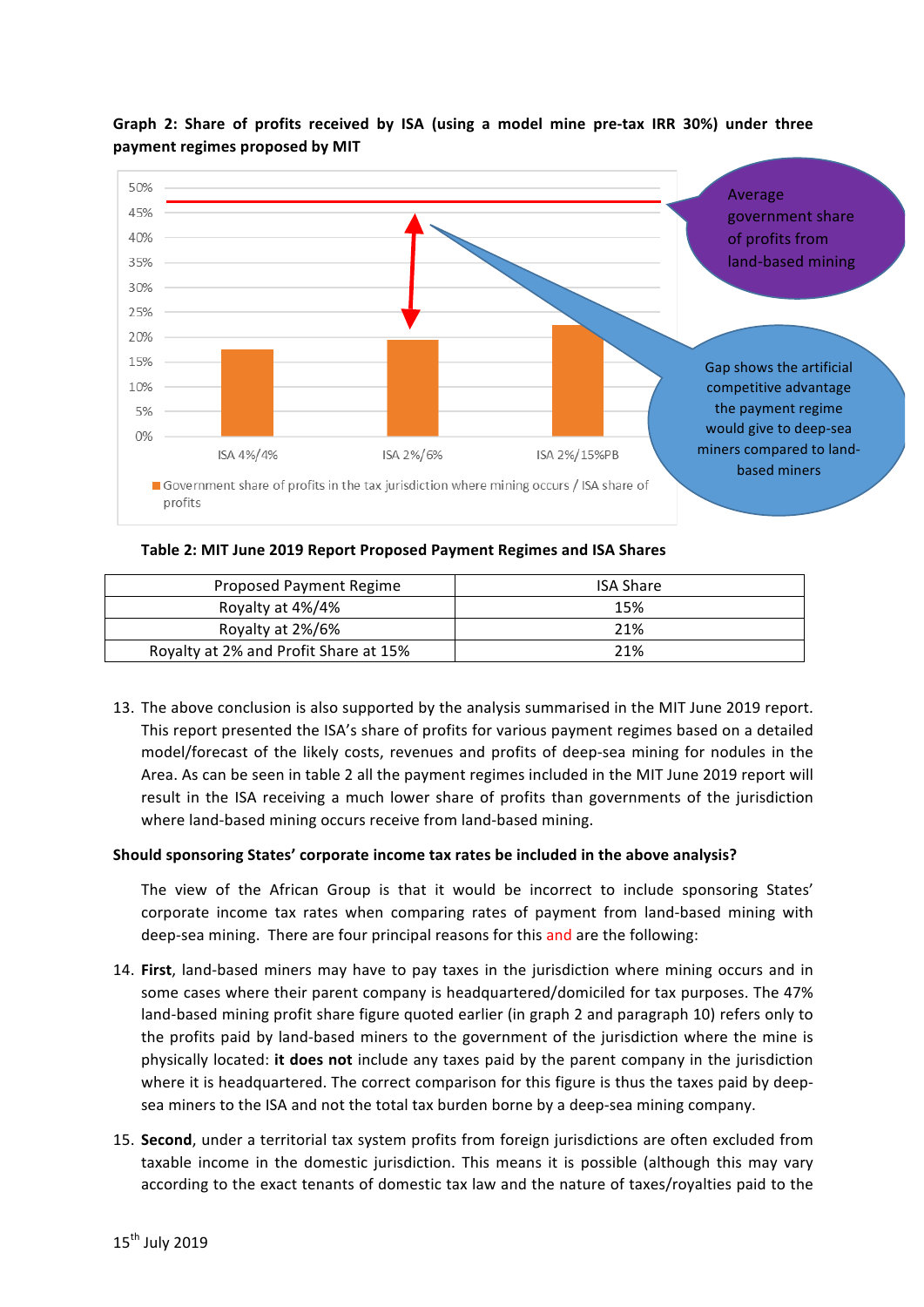ISA) that some or all of the profits made from deep-sea mining will be excluded from the definition of taxable income in the sponsoring State. Under a residential tax system profit taxes paid by a company in a foreign jurisdiction are often creditable (again this depends on the exact tenants of domestic law) against taxes paid in the domestic jurisdiction, potentially reducing or eliminating the company's tax burden in the domestic jurisdiction. Including sponsoring State corporate income tax effectively assumes that all profits from deep-sea mining in the Area are treated as taxable income in the sponsoring State and that there are no offsetting tax credits. The view of the African Group is that this assumption is likely incorrect and that it may well be the case either that profits in the area do not form part of taxable income in the sponsoring State (as they are regarded as foreign income under a territorial tax system), that there are tax credits in the sponsoring State for taxes or royalties paid to the ISA or that contractors have negotiated exemptions from corporate income tax in the sponsoring State. The African Group recognizes that this is a complex issue that can only be resolved by a detailed review of every tax law and sponsorship agreement in every sponsoring State.

- 16. **Third**, taxable income is normally (there are exceptions for certain types of economic activity) calculated at the level of the corporation and not individual economic activities. This means losses from one economic activity can be offset against profits from another economic activity when calculating taxable income. It cannot then simply be assumed that losses and profits from a deep-sea mine in the Area are equivalent on an annual basis to the losses and profits of the corporation being taxed. For example, if a corporation makes profits of \$100 million from deepsea mining in the Area and losses of \$100 million from dredging then its taxable income for corporate income tax may well (and this is admittedly a simplification) be zero for corporate income tax purposes and it would pay no corporate income tax.
- 17. **Fourth**, contractors have signed agreements with sponsoring States. Many of these agreements are not publically available and thus it is impossible to know with certainty what tax exemptions and other provisions they contain. In the absence of the publication of these agreements, it is not possible to know with any degree of certainty the taxes a contractor is liable for in the sponsoring State. It is, however, worth noting that many sponsoring States are in a weak position to negotiate a large sponsoring tax with a contractor as they do not own the resources being mined and the contractor can be sponsored by Member State.
- 18. Although for the reason outlined above, it is incorrect to include sponsoring State corporate income tax in an economic model of a deep-sea mine, any additional fee paid by a deep-sea mining contractor to the sponsoring State specifically for the right to mine in the Area should arguably be included. Once all contractors have published all their agreements, contracts and tax agreements with all sponsoring States, the African Group is happy to include the average of such fees in its analysis.

### What payment regime would result in the ISA receiving 47% of profits

Table 3 presents a payment regime with a reasonable royalty and a profit share that would result in the ISA receiving approximately a 47% share of the profits from deep-sea mining. This ISA share of profits in this table accounts for the royalty being levied on the value of nodules and not their sales price from the collector to the processor.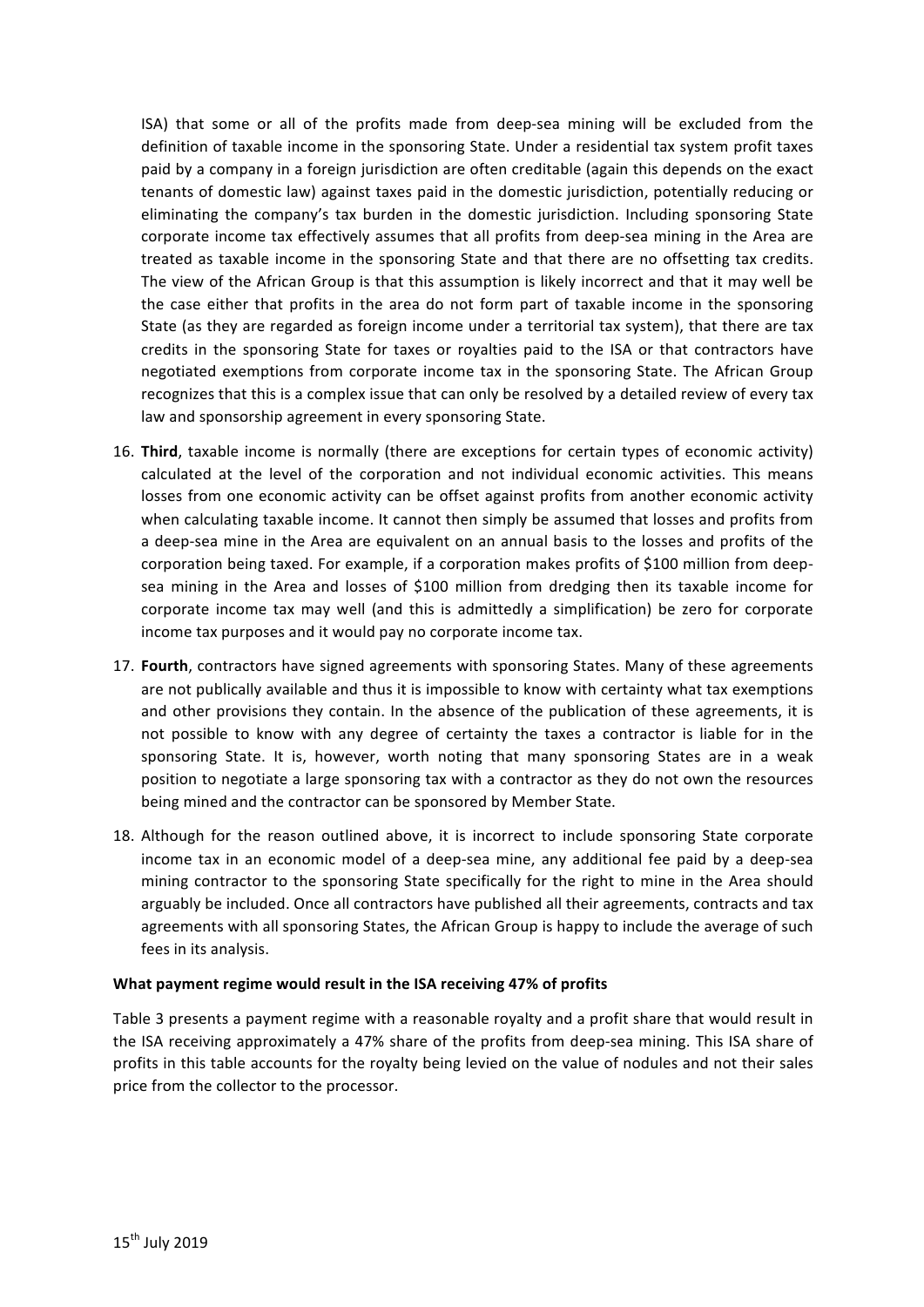### Table 3: Payment Regime 1: Royalty and Profit Share

| Regime 1                               | <b>Royalty Rate Levied on</b><br>Value of Nodules <sup>xviii</sup> | <b>Rate of Profit Share</b> | <b>ISA Share of Profits</b> |
|----------------------------------------|--------------------------------------------------------------------|-----------------------------|-----------------------------|
| and<br>profit   5%<br>Rovalty<br>share |                                                                    | 32%                         | 47%                         |

Some ISA member countries have raised concerns that the ISA lacks the capacity to implement a profit share. A royalty is, however, an inflexible tax as it does not result in the ISA receiving a higher share of profits as prices increase and contractors make excess profits. A partial possible solution to this problem is a royalty rate that varies with nodule prices (and thus metal prices).

| Table 4: Payment Regime 2: Royalty that varies with nodule value xix |
|----------------------------------------------------------------------|
|----------------------------------------------------------------------|

|                                           | Royalty Rate Levied on<br>Value of Nodules | <b>ISA Share of Profits</b> | Post-tax IRR |
|-------------------------------------------|--------------------------------------------|-----------------------------|--------------|
| Nodule value \$700                        | 12%                                        | Varies                      | < 18%        |
| Nodule value \$701 to<br>\$800            | 14%                                        | 43%                         | 18%          |
| Nodule value \$801 to<br>\$900            | 16%                                        | 46%                         | 19%          |
| Nodule value \$901 to<br>\$1000           | 18%                                        | 50%                         | 20%          |
| Nodule value \$1001 to<br>\$1100          | 20%                                        | 54%                         | 20%          |
| Nodule value \$1101 to<br>\$1200          | 21%                                        | 55%                         | 21%          |
| Nodule value \$1201 to<br>\$1300          | 22%                                        | 56%                         | 22%          |
| Nodule value \$1301 to<br>\$1399          | 23%                                        | 58%                         | 23%          |
| <b>Nodule</b><br>above<br>value<br>\$1400 | 25%                                        | Varies                      | >23%         |

### **Conclusion**

- 1. The African Group is committed to ensuring that deep-sea mining only occurs if it is demonstrably beneficial to mankind. It is of benefit to mankind if metals are mined cost effectively. If deep-sea mining is a lower cost way of producing minerals than land-based mining, then deep-sea miners should be able to pay the ISA at least as high as the share of profits that land-based miners pay the government of the jurisdiction where land-based mining occurs.
- 2. Governments of the jurisdiction where land-based mining occurs receive on average 47% of the profits from mining. And there are very few, if any, countries where the government of the jurisdiction where land-based mining occurs does not receive 40% or above of the profits from land-based mining. Any deep-sea mining payment regime that results in the ISA receiving less than 40% of the profits from deep-sea mining in the Area is thus giving deep-sea miners an artificial competitive advantage over land-based miners and would effectively be encouraging investment in risky, high-cost and inefficient mining. This would be contrary to Implementing